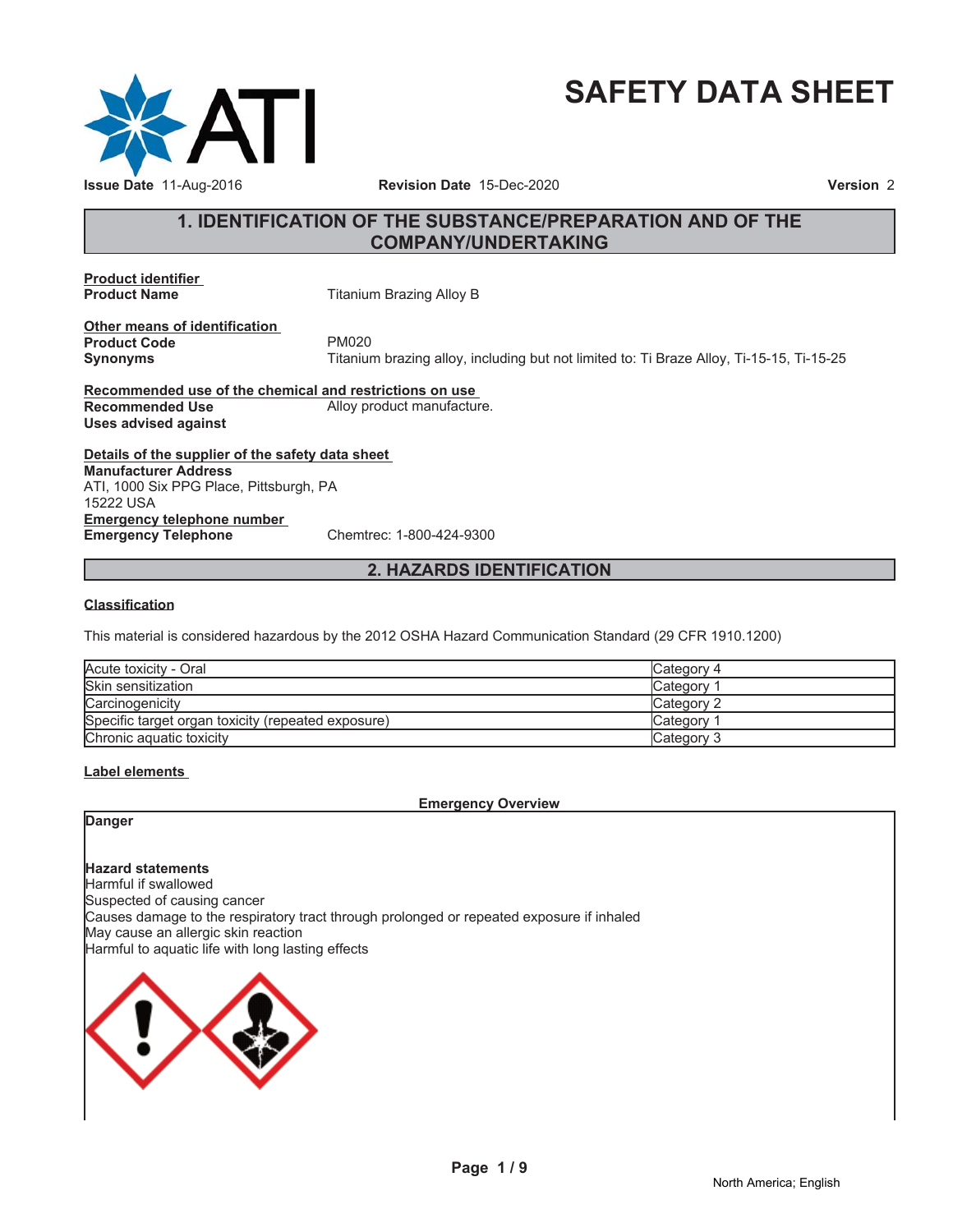**Appearance** Powder **Physical state** Solid **Physical state** Solid **Odor** Odorless

\_\_\_\_\_\_\_\_\_\_\_\_\_\_\_\_\_\_\_\_\_\_\_\_\_\_\_\_\_\_\_\_\_\_\_\_\_\_\_\_\_\_\_\_\_\_\_\_\_\_\_\_\_\_\_\_\_\_\_\_\_\_\_\_\_\_\_\_\_\_\_\_\_\_\_\_\_\_\_\_\_\_\_\_\_\_\_\_\_\_\_\_\_

### **Precautionary Statements - Prevention**

Do not handle until all safety precautions have been read and understood Use personal protective equipment as required Wear protective gloves Wash hands thoroughly after handling Do not eat, drink or smoke when using this product Avoid breathing dust/fume Avoid release to the environment

### **Precautionary Statements - Response**

IF INHALED: If breathing is difficult, remove victim to fresh air and keep at rest in a position comfortable for breathing IF ON SKIN: Wash with plenty of soap and water Wash contaminated clothing before reuse If skin irritation or rash occurs: Get medical advice/attention IF SWALLOWED: Call a POISON CENTER or doctor if you feel unwell

### **Precautionary Statements - Disposal**

Dispose of contents/container to an approved waste disposal plant

### **Hazards not otherwise classified (HNOC)**

### Not applicable

### **Other Information**

When product is subjected to welding, burning, melting, sawing, brazing, grinding, buffing, polishing, or other similar heat-generating processes, the following potentially hazardous airborne particles and/or fumes may be generated: Titanium dioxide an IARC Group 2B carcinogen. Zinc, copper, magnesium, or cadmium fumes may cause metal fume fever.

# **3. COMPOSITION/INFORMATION ON INGREDIENTS**

**Synonyms** Titanium brazing alloy, including but not limited to: Ti Braze Alloy, Ti-15-15, Ti-15-25.

| <b>Chemical Name</b> | <b>CAS No.</b> | Weight-%  |
|----------------------|----------------|-----------|
| Titanium             | 7440-32-6      | $60 - 90$ |
| Nickel               | 7440-02-0      | $5 - 30$  |
| Copper               | 7440-50-8      | $5 - 20$  |

# **4. FIRST AID MEASURES**

.

### **First aid measures**

| Eye contact                                                 | In the case of particles coming in contact with eyes during processing, treat as with any<br>foreign object.                                           |
|-------------------------------------------------------------|--------------------------------------------------------------------------------------------------------------------------------------------------------|
| <b>Skin Contact</b>                                         | Wash off immediately with soap and plenty of water. In the case of skin allergic reactions<br>see a physician.                                         |
| <b>Inhalation</b>                                           | If excessive amounts of smoke, fume, or particulate are inhaled during processing, remove<br>to fresh air and consult a qualified health professional. |
| Ingestion                                                   | IF SWALLOWED. Call a POISON CENTER or doctor/physician if you feel unwell.                                                                             |
| Most important symptoms and effects, both acute and delayed |                                                                                                                                                        |
| <b>Symptoms</b>                                             | May cause allergic skin reaction. May cause acute gastrointestinal effects if swallowed.                                                               |
|                                                             | Indication of any immediate medical attention and special treatment needed                                                                             |
| Note to physicians                                          | Treat symptomatically.                                                                                                                                 |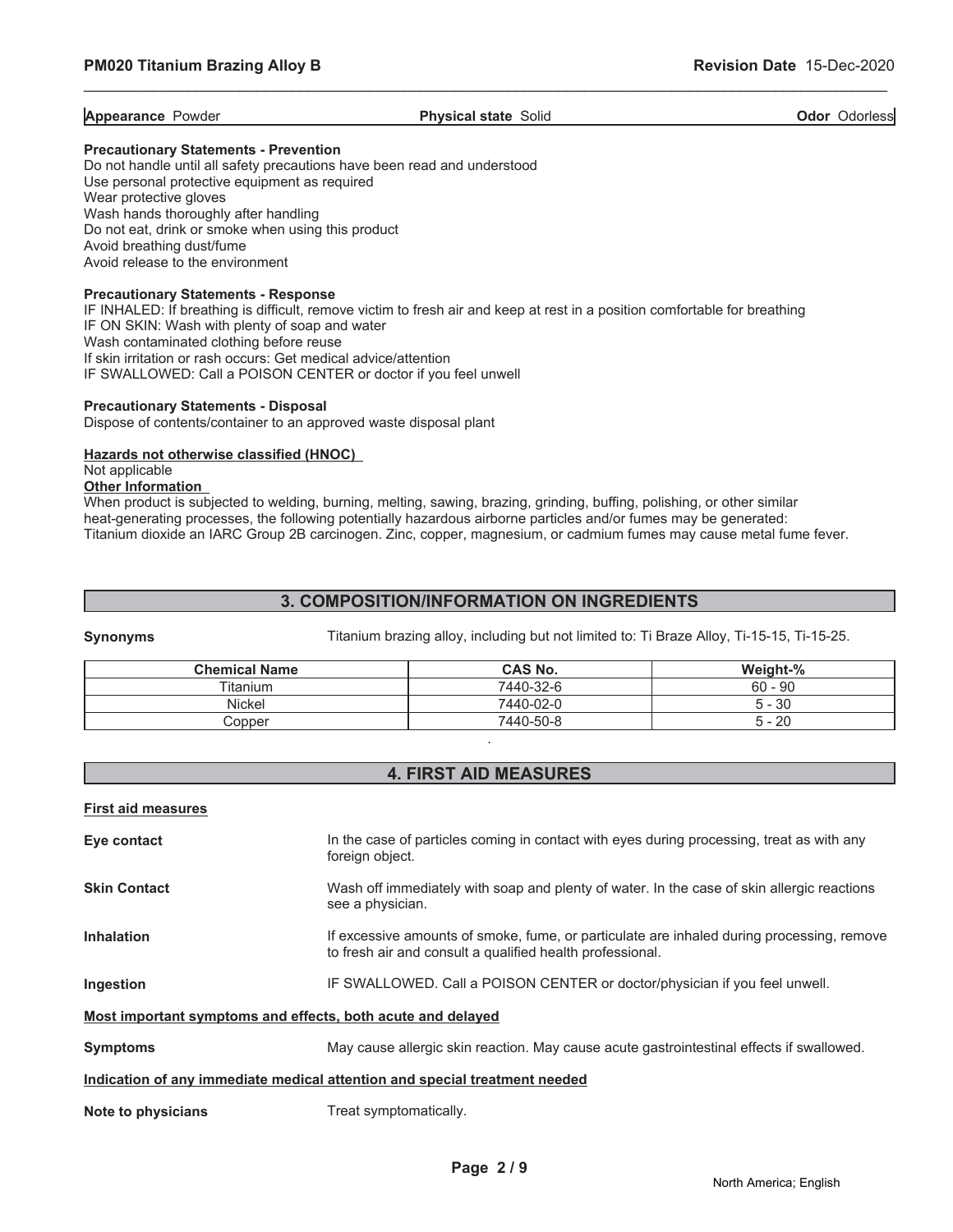# **5. FIRE-FIGHTING MEASURES**

\_\_\_\_\_\_\_\_\_\_\_\_\_\_\_\_\_\_\_\_\_\_\_\_\_\_\_\_\_\_\_\_\_\_\_\_\_\_\_\_\_\_\_\_\_\_\_\_\_\_\_\_\_\_\_\_\_\_\_\_\_\_\_\_\_\_\_\_\_\_\_\_\_\_\_\_\_\_\_\_\_\_\_\_\_\_\_\_\_\_\_\_\_

### **Suitable extinguishing media**

Product not flammable in the form as distributed, flammable as finely divided particles or pieces resulting from processing of this product. Isolate large fires and allow to burn out. Smother small fires with salt (NaCl).

**Unsuitable extinguishing media** Do not spray water on burning metal as an explosion may occur. This explosive characteristic is caused by the hydrogen and steam generated by the reaction of water with the burning material.

### **Specific hazards arising from the chemical**

Intense heat. WARNING: Fine particles of this product may form combustible dust-air mixtures. Keep particles away from all ignition sources including heat, sparks, and flame. Prevent dust accumulations to minimize combustible dust hazard.

**Hazardous combustion products**Titanium dioxide an IARC Group 2B carcinogen. Zinc, copper, magnesium, or cadmium fumes may cause metal fume fever.

### **Explosion data Sensitivity to Mechanical Impact** None. **Sensitivity to Static Discharge** None.

### **Protective equipment and precautions for firefighters**

Firefighters should wear self-contained breathing apparatus and full firefighting turnout gear.

### **6. ACCIDENTAL RELEASE MEASURES**

### **Personal precautions, protective equipment and emergency procedures**

| <b>Personal precautions</b>                                  | Use personal protective equipment as required.                                                                                                                                                                                         |  |
|--------------------------------------------------------------|----------------------------------------------------------------------------------------------------------------------------------------------------------------------------------------------------------------------------------------|--|
| For emergency responders                                     | Use personal protective equipment as required. Follow Emergency Response Guidebook,<br>Guide No. 171, EXCEPT for FIRE follow Emergency Response Guidebook, Guide No. 170.                                                              |  |
| <b>Environmental precautions</b>                             |                                                                                                                                                                                                                                        |  |
| <b>Environmental precautions</b>                             | Collect spillage to prevent release to the environment.                                                                                                                                                                                |  |
| Methods and material for containment and cleaning up         |                                                                                                                                                                                                                                        |  |
| <b>Methods for containment</b>                               | Prevent further leakage or spillage if safe to do so.                                                                                                                                                                                  |  |
| Methods for cleaning up                                      | Sweep or shovel material into dry containers. Avoid creating uncontrolled dust.                                                                                                                                                        |  |
|                                                              | 7. HANDLING AND STORAGE                                                                                                                                                                                                                |  |
| <b>Precautions for safe handling</b>                         |                                                                                                                                                                                                                                        |  |
| Advice on safe handling                                      | WARNING: Fine particles of this product may form combustible dust-air mixtures. Keep<br>particles away from all ignition sources including heat, sparks, and flame. Prevent dust<br>accumulations to minimize combustible dust hazard. |  |
| Conditions for safe storage, including any incompatibilities |                                                                                                                                                                                                                                        |  |
| <b>Storage Conditions</b>                                    | Keep away from heat, sparks, flame and other sources of ignition (i.e., pilot lights, electric<br>motors and static electricity).                                                                                                      |  |
| Incompatible materials                                       | Dissolves in hydrofluoric acid. Ignites in the presence of fluorine. When heated above<br>200°C, reacts exothermically with the following. Chlorine, bromine, halocarbons, carbon<br>tetrachloride, carbon tetrafluoride, and freon.   |  |

# **8. EXPOSURE CONTROLS/PERSONAL PROTECTION**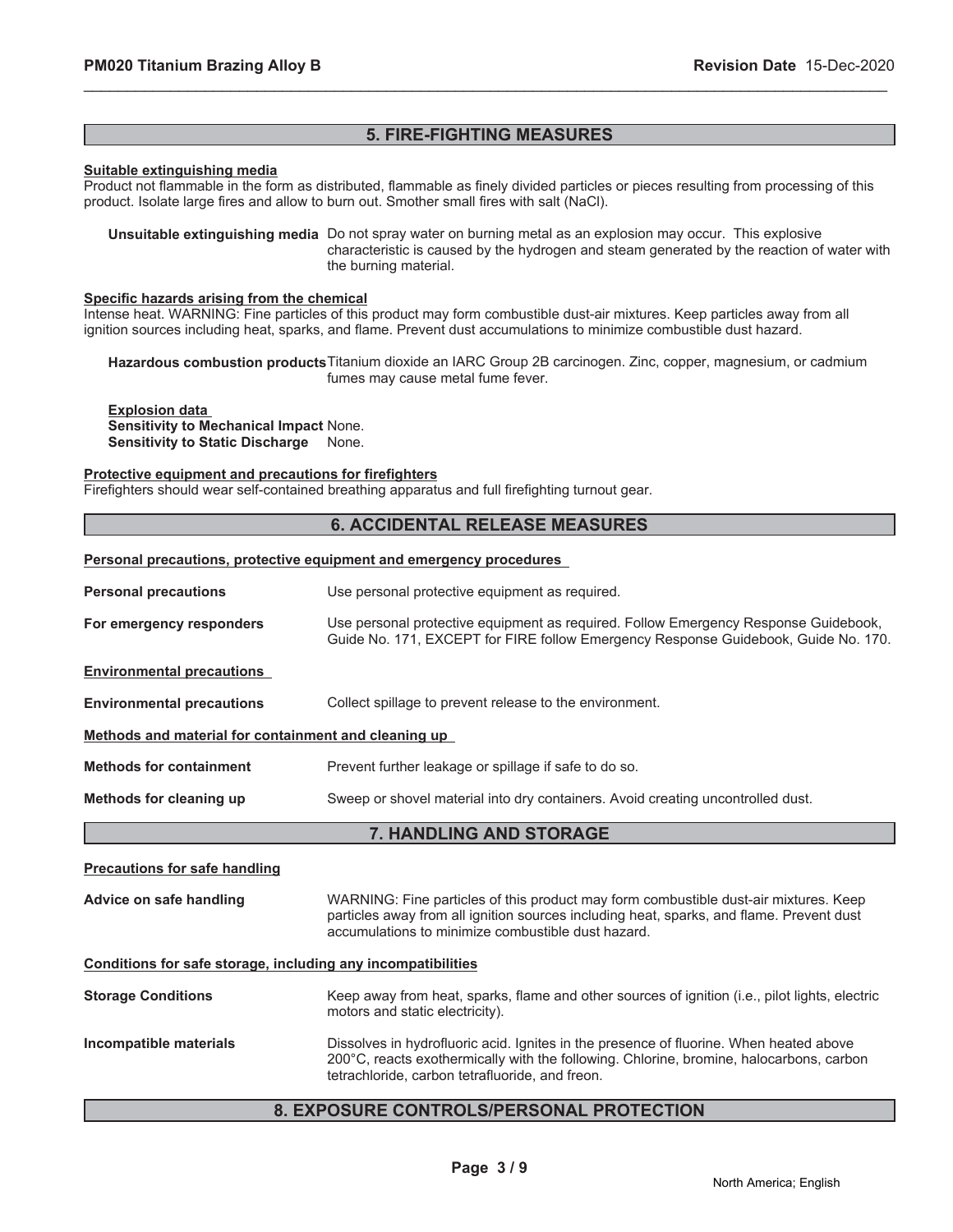### **Control parameters**

### **Exposure Guidelines**

| <b>Chemical Name</b>                                                  |                                                                                                                                                                                                                                                                                                                                                                                 | <b>ACGIH TLV</b>                                                       | <b>OSHA PEL</b>                        |  |
|-----------------------------------------------------------------------|---------------------------------------------------------------------------------------------------------------------------------------------------------------------------------------------------------------------------------------------------------------------------------------------------------------------------------------------------------------------------------|------------------------------------------------------------------------|----------------------------------------|--|
| Titanium                                                              |                                                                                                                                                                                                                                                                                                                                                                                 |                                                                        |                                        |  |
| 7440-32-6                                                             |                                                                                                                                                                                                                                                                                                                                                                                 |                                                                        |                                        |  |
| <b>Nickel</b>                                                         |                                                                                                                                                                                                                                                                                                                                                                                 | TWA: 1.5 mg/m <sup>3</sup> inhalable fraction                          | TWA: 1 $mg/m3$                         |  |
| 7440-02-0                                                             |                                                                                                                                                                                                                                                                                                                                                                                 |                                                                        |                                        |  |
| Copper                                                                |                                                                                                                                                                                                                                                                                                                                                                                 | TWA: 0.2 mg/m <sup>3</sup> fume TWA: 1 mg/m <sup>3</sup> Cu            | TWA: $0.1 \text{ mg/m}^3$ fume         |  |
| 7440-50-8                                                             |                                                                                                                                                                                                                                                                                                                                                                                 | dust and mist                                                          | TWA: 1 mg/m <sup>3</sup> dust and mist |  |
| <b>Appropriate engineering controls</b>                               |                                                                                                                                                                                                                                                                                                                                                                                 |                                                                        |                                        |  |
| <b>Engineering Controls</b>                                           |                                                                                                                                                                                                                                                                                                                                                                                 | Avoid generation of uncontrolled particles.                            |                                        |  |
| Individual protection measures, such as personal protective equipment |                                                                                                                                                                                                                                                                                                                                                                                 |                                                                        |                                        |  |
| <b>Eye/face protection</b>                                            | When airborne particles may be present, appropriate eye protection is recommended. For<br>example, tight-fitting goggles, foam-lined safety glasses or other protective equipment that<br>shield the eyes from particles.                                                                                                                                                       |                                                                        |                                        |  |
| Skin and body protection                                              | Fire/flame resistant/retardant clothing may be appropriate during hot work with the product.<br>Wear protective gloves.                                                                                                                                                                                                                                                         |                                                                        |                                        |  |
| <b>Respiratory protection</b>                                         | When particulates/fumes/gases are generated and if exposure limits are exceeded or<br>irritation is experienced, proper approved respiratory protection should be worn.<br>Positive-pressure supplied air respirators may be required for high airborne contaminant<br>concentrations. Respiratory protection must be provided in accordance with current local<br>regulations. |                                                                        |                                        |  |
| <b>General Hygiene Considerations</b>                                 |                                                                                                                                                                                                                                                                                                                                                                                 | Handle in accordance with good industrial hygiene and safety practice. |                                        |  |

\_\_\_\_\_\_\_\_\_\_\_\_\_\_\_\_\_\_\_\_\_\_\_\_\_\_\_\_\_\_\_\_\_\_\_\_\_\_\_\_\_\_\_\_\_\_\_\_\_\_\_\_\_\_\_\_\_\_\_\_\_\_\_\_\_\_\_\_\_\_\_\_\_\_\_\_\_\_\_\_\_\_\_\_\_\_\_\_\_\_\_\_\_

# **9. PHYSICAL AND CHEMICAL PROPERTIES**

# **Information on basic physical and chemical properties**

| <b>Physical state</b><br>Appearance<br><b>Color</b>                                                                                                               | Solid<br>Powder<br>Metallic, gray or silver | Odor<br><b>Odor threshold</b>                                                                                                                                       | Odorless<br>Not applicable |
|-------------------------------------------------------------------------------------------------------------------------------------------------------------------|---------------------------------------------|---------------------------------------------------------------------------------------------------------------------------------------------------------------------|----------------------------|
| <b>Property</b><br>рH<br>Melting point / freezing point<br>Boiling point / boiling range<br><b>Flash point</b>                                                    | Values<br>870 °C / 1600 °F                  | Remarks • Method<br>Not applicable                                                                                                                                  |                            |
| <b>Evaporation rate</b><br>Flammability (solid, gas)                                                                                                              |                                             | Not applicable<br>Product not flammable in the form as distributed.<br>flammable as finely divided particles or pieces<br>resulting from processing of this product |                            |
| <b>Flammability Limit in Air</b><br><b>Upper flammability limit:</b><br>Lower flammability limit:                                                                 |                                             |                                                                                                                                                                     |                            |
| Vapor pressure<br>Vapor density<br><b>Specific Gravity</b><br><b>Water solubility</b>                                                                             | 6.1<br>Insoluble                            | Not applicable<br>Not applicable                                                                                                                                    |                            |
| Solubility in other solvents<br><b>Partition coefficient</b><br><b>Autoignition temperature</b><br><b>Decomposition temperature</b><br><b>Kinematic viscosity</b> |                                             | Not applicable<br>Not applicable<br>Not applicable<br>Not applicable                                                                                                |                            |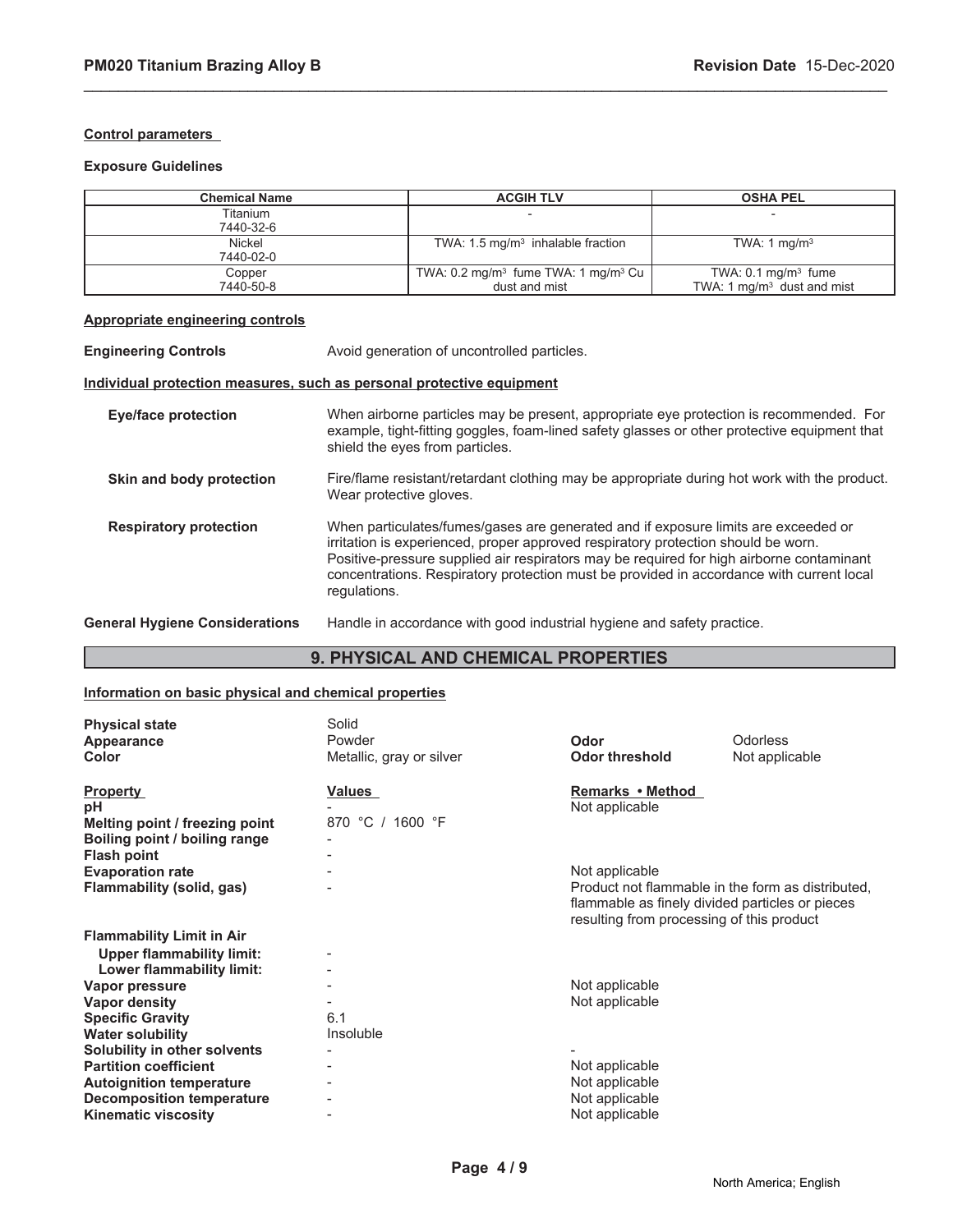|                             | <b>10. STABILITY AND REACTIVITY</b> |                |  |
|-----------------------------|-------------------------------------|----------------|--|
|                             |                                     |                |  |
| <b>Bulk density</b>         | -                                   |                |  |
| <b>Density</b>              | -                                   |                |  |
| <b>VOC Content (%)</b>      | Not applicable                      |                |  |
| <b>Molecular weight</b>     | -                                   |                |  |
| Softening point             | -                                   |                |  |
| <b>Other Information</b>    |                                     |                |  |
| <b>Oxidizing properties</b> | Not applicable                      |                |  |
| <b>Explosive properties</b> | Not applicable                      |                |  |
| <b>Dynamic viscosity</b>    |                                     |                |  |
|                             |                                     | Not applicable |  |

\_\_\_\_\_\_\_\_\_\_\_\_\_\_\_\_\_\_\_\_\_\_\_\_\_\_\_\_\_\_\_\_\_\_\_\_\_\_\_\_\_\_\_\_\_\_\_\_\_\_\_\_\_\_\_\_\_\_\_\_\_\_\_\_\_\_\_\_\_\_\_\_\_\_\_\_\_\_\_\_\_\_\_\_\_\_\_\_\_\_\_\_\_

### **Reactivity**

Not applicable

### **Chemical stability**

Stable under normal conditions.

### **Possibility of Hazardous Reactions**

None under normal processing.

**Hazardous polymerization** Hazardous polymerization does not occur.

### **Conditions to avoid**

Dust formation and dust accumulation.

### **Incompatible materials**

Dissolves in hydrofluoric acid. Ignites in the presence of fluorine. When heated above 200°C, reacts exothermically with the following. Chlorine, bromine, halocarbons, carbon tetrachloride, carbon tetrafluoride, and freon.

### **Hazardous Decomposition Products**

When product is subjected to welding, burning, melting, sawing, brazing, grinding, buffing, polishing, or other similar heat-generating processes, the following potentially hazardous airborne particles and/or fumes may be generated:: Titanium dioxide an IARC Group 2B carcinogen.

# **11. TOXICOLOGICAL INFORMATION**

### **Information on likely routes of exposure**

### **Product Information**

| <b>Inhalation</b>   | Suspected of causing cancer if inhaled. Causes damage to the respiratory tract through<br>prolonged or repeated exposure if inhaled. |
|---------------------|--------------------------------------------------------------------------------------------------------------------------------------|
| Eye contact         | Product not classified.                                                                                                              |
| <b>Skin Contact</b> | May cause sensitization by skin contact.                                                                                             |
| Ingestion           | Harmful if swallowed.                                                                                                                |

| <b>Chemical Name</b>         | Oral LD50         | <b>Dermal LD50</b> | <b>Inhalation LC50</b> |
|------------------------------|-------------------|--------------------|------------------------|
| <b>Titanium</b><br>7440-32-6 | $> 5000$ mg/kg bw |                    |                        |
| <b>Nickel</b><br>7440-02-0   | $> 9000$ mg/kg bw |                    | $> 10.2$ mg/L          |
| Copper<br>7440-50-8          | 481 mg/kg bw      | $>$ 2000 mg/kg bw  | $>5.11$ mg/L           |

### **Information on toxicological effects**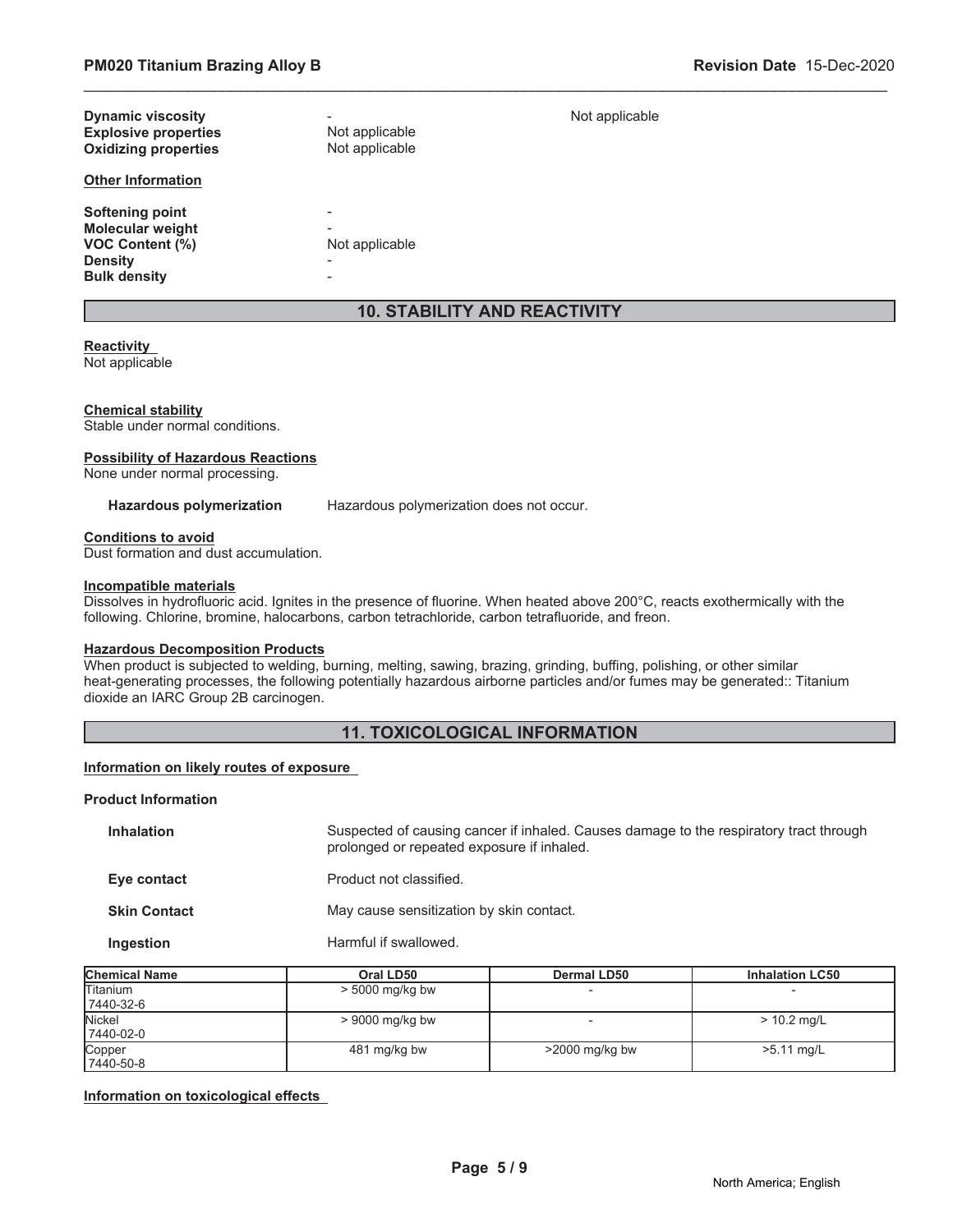| <b>Symptoms</b>                   | May cause acute gastrointestinal effects if swallowed. May cause sensitization by skin<br>contact. |
|-----------------------------------|----------------------------------------------------------------------------------------------------|
|                                   | Delayed and immediate effects as well as chronic effects from short and long-term exposure         |
| <b>Acute toxicity</b>             | Harmful if swallowed.                                                                              |
| <b>Skin corrosion/irritation</b>  | Product not classified.                                                                            |
| Serious eye damage/eye irritation | Product not classified.                                                                            |
| <b>Sensitization</b>              | May cause sensitization by skin contact.                                                           |
| <b>Germ cell mutagenicity</b>     | Product not classified.                                                                            |
| Carcinogenicity                   | May cause cancer by inhalation.                                                                    |

\_\_\_\_\_\_\_\_\_\_\_\_\_\_\_\_\_\_\_\_\_\_\_\_\_\_\_\_\_\_\_\_\_\_\_\_\_\_\_\_\_\_\_\_\_\_\_\_\_\_\_\_\_\_\_\_\_\_\_\_\_\_\_\_\_\_\_\_\_\_\_\_\_\_\_\_\_\_\_\_\_\_\_\_\_\_\_\_\_\_\_\_\_

| <b>Chemical</b><br><b>Name</b> | <b>ACGIH</b> | <b>IARC</b> | NTC                       | ດຊ⊔∧<br>שטט |
|--------------------------------|--------------|-------------|---------------------------|-------------|
| Nickel                         |              | Group       | Known                     |             |
| 7440-02-0                      |              | 2E<br>Group | Anticipated<br>Reasonablv |             |

| <b>Reproductive toxicity</b>    |
|---------------------------------|
| <b>STOT - single exposure</b>   |
| <b>STOT - repeated exposure</b> |
| <b>Aspiration hazard</b>        |

**Product not classified. Product not classified.** Causes disorder and damage to the: Respiratory System. Product not classified.

# **12. ECOLOGICAL INFORMATION**

This product contains a chemical which is listed as a severe marine pollutant according to DOT.

### **Ecotoxicity**

This product as shipped is classified for aquatic chronic toxicity

| <b>Chemical Name</b> | Algae/aquatic plants        | Fish                                               | <b>Toxicity to</b>            | <b>Crustacea</b>                |
|----------------------|-----------------------------|----------------------------------------------------|-------------------------------|---------------------------------|
|                      |                             |                                                    | microorganisms                |                                 |
| Titanium             | The 72 h EC50 of titanium   | The 96 h LC50 of titanium                          | The 3 h EC50 of titanium      | The 48 h EC50 of titanium       |
| 7440-32-6            | dioxide to                  | dioxide to Cyprinodon                              | dioxide for activated sludge  | dioxide to Daphnia Magna        |
|                      | Pseudokirchnerella          | variegatus was greater than                        | were greater than 1000        | was greater than 1000 mg of     |
|                      | subcapitata was 61 mg of    | 10,000 mg of TiO2/L.                               | $mg/L$ .                      | <b>TiO2/L.</b>                  |
|                      | $TiO2/L$ .                  | The 96 h LC50 of titanium                          |                               |                                 |
|                      |                             | dioxide to Pimephales                              |                               |                                 |
|                      |                             | promelas was greater than                          |                               |                                 |
|                      |                             | 1,000 mg of TiO2/L.                                |                               |                                 |
| Nickel               | NOEC/EC10 values range      | The 96h LC50s values range                         | The 30 min EC50 of nickel     | The 48h LC50s values range      |
| 7440-02-0            | from $12.3 \mu q/l$ for     | from 0.4 mg Ni/L for                               | for activated sludge was 33   | from 0.013 mg Ni/L for          |
|                      |                             | Scenedesmus accuminatus Pimephales promelas to 320 | mg Ni/L.                      | Ceriodaphnia dubia to 4970      |
|                      | to $425 \mu q/l$ for        | mg Ni/L for Brachydanio                            |                               | mg Ni/L for Daphnia magna.      |
|                      | Pseudokirchneriella         | rerio.                                             |                               |                                 |
|                      | subcapitata.                |                                                    |                               |                                 |
| Copper               | The 72 h EC50 values of     | The 96-hr LC50 for                                 | The 24 h NOEC of copper       | The 48 h LC50 values for        |
| 7440-50-8            | copper chloride to          | Pimephales promelas                                | chloride for activated sludge | Daphnia magna exposed to        |
|                      | Pseudokirchneriella         | exposed to Copper sulfate                          | ranged from 0.32 to 0.64 mg   | copper in natural water         |
|                      | subcapitata ranged between  | ranged from 256.2 to 38.4                          | of Cu/L.                      | ranged between 33.8 µg/L        |
|                      | 30 µg/L (pH 7.02, hardness  | ug/L with water hardness                           |                               | ( $pH$ 6.1, hardness 12.4 mg/L) |
|                      | 250 mg/L CaCO3, DOC 1.95    | increasing from 45 to 255.7                        |                               | CaCO3, DOC 2.34 mg/L)           |
|                      | mg/L) and 824 $\mu$ g/L (pH | $mg/L$ .                                           |                               | and 792 µg/L (pH 7.35,          |
|                      | 6.22, hardness 100 mg/L     |                                                    |                               | hardness 139.7 mg/L             |
|                      | CaCO3, DOC 15.8 mg/L).      |                                                    |                               | CaCO3, DOC 22.8 mg/L).          |

### **Other adverse effects**

# **13. DISPOSAL CONSIDERATIONS**

### **Waste treatment methods**

**Disposal of wastes** Disposal should be in accordance with applicable regional, national and local laws and regulations.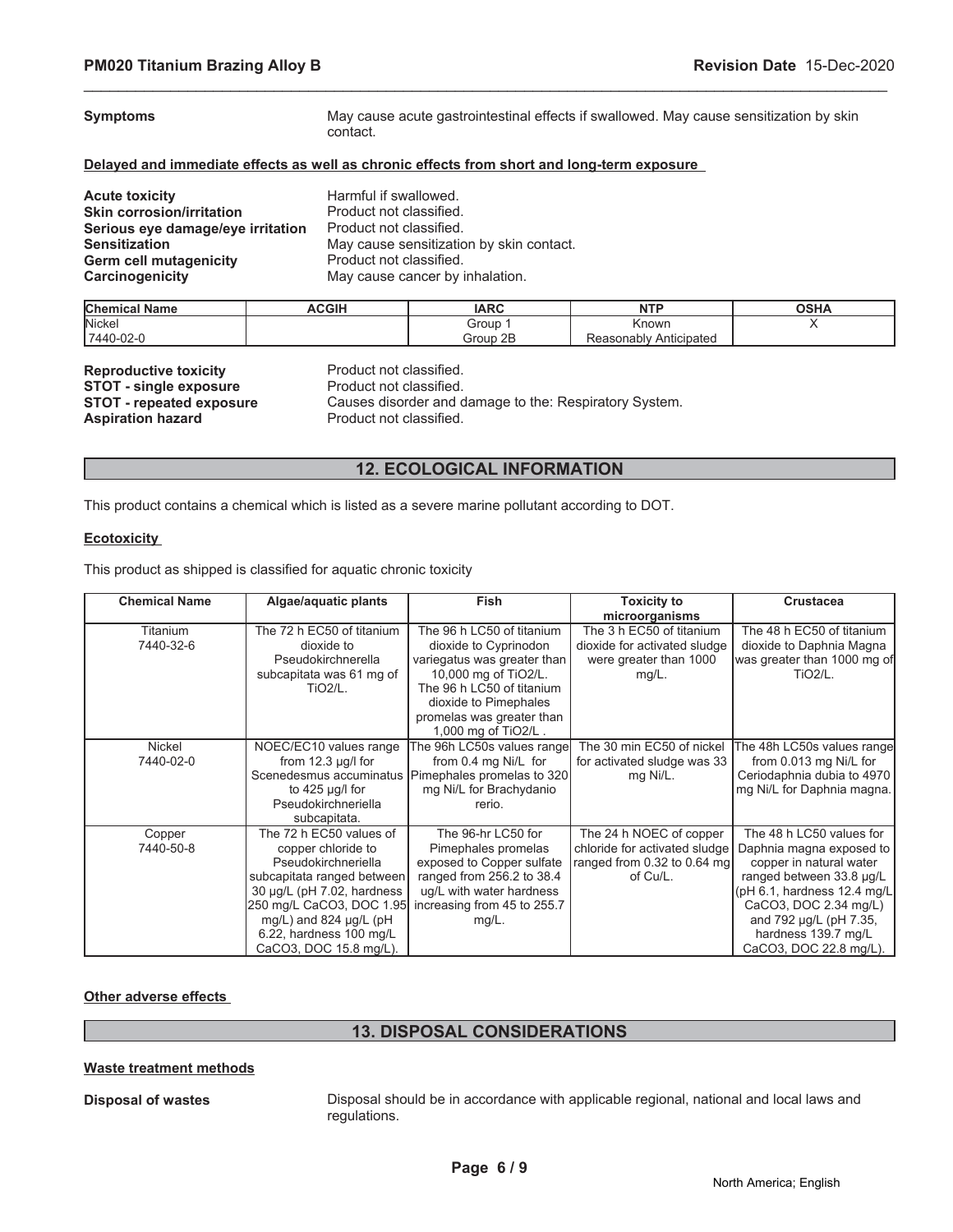**Contaminated packaging** Disposal should be in accordance with applicable regional, national and local laws and regulations.

This product contains one or more substances that are listed with the State of California as a hazardous waste.

# **14. TRANSPORT INFORMATION**

\_\_\_\_\_\_\_\_\_\_\_\_\_\_\_\_\_\_\_\_\_\_\_\_\_\_\_\_\_\_\_\_\_\_\_\_\_\_\_\_\_\_\_\_\_\_\_\_\_\_\_\_\_\_\_\_\_\_\_\_\_\_\_\_\_\_\_\_\_\_\_\_\_\_\_\_\_\_\_\_\_\_\_\_\_\_\_\_\_\_\_\_\_

| DOT                             | Regulated, if transported in bulk or by vessel or if quantity in an individual package equals<br>or exceeds the reportable quantity (RQ) of 5000 pounds of chromium, 5000 pounds of<br>copper, 100 pounds of nickel                      |
|---------------------------------|------------------------------------------------------------------------------------------------------------------------------------------------------------------------------------------------------------------------------------------|
| Proper shipping name            | UN/ID No. 3077 Environmentally hazardous substance, solid, n.o.s. (nickel/copper alloy<br>powder) [include ", RQ" if RQ is exceeded]                                                                                                     |
| <b>Hazard Class</b>             |                                                                                                                                                                                                                                          |
| <b>Packing Group</b>            | Ш                                                                                                                                                                                                                                        |
| <b>Reportable Quantity (RQ)</b> | "(RQ)", if quantity with particles smaller than 100 micrometers (0.004 inches) in an<br>individual package equals or exceeds the Reportable Quantity (RQ) of 5000 pounds of<br>chromium, 5000 pounds of copper, or 100 pounds of nickel. |
| <b>Special Provisions</b>       | 8, 146, 335, A112, B54, B120, IB8, IP3, N20, N91, T1, TP33                                                                                                                                                                               |
| <b>Marine pollutant</b>         | This product contains a chemical which is listed as a severe marine pollutant according to<br>DOT.                                                                                                                                       |
| <b>Description</b>              | Severe Marine Pollutant: Copper metal powder                                                                                                                                                                                             |
| <b>Emergency Response Guide</b> | Guide No. 171, except for FIRE follow Guide No. 170                                                                                                                                                                                      |
| <b>Number</b>                   |                                                                                                                                                                                                                                          |

# **15. REGULATORY INFORMATION**

| <b>International Inventories</b> |          |
|----------------------------------|----------|
| TSCA                             | Complies |
| <b>DSL/NDSL</b>                  | Complies |
| <b>EINECS/ELINCS</b>             | Complies |
| <b>ENCS</b>                      | Complies |
| <b>IECSC</b>                     | Complies |
| <b>KECL</b>                      | Complies |
| <b>PICCS</b>                     | Complies |
| <b>AICS</b>                      | Complies |

 **Legend:** 

 **TSCA** - United States Toxic Substances Control Act Section 8(b) Inventory

 **DSL/NDSL** - Canadian Domestic Substances List/Non-Domestic Substances List

 **EINECS/ELINCS** - European Inventory of Existing Chemical Substances/European List of Notified Chemical Substances

 **ENCS** - Japan Existing and New Chemical Substances

 **IECSC** - China Inventory of Existing Chemical Substances

 **KECL** - Korean Existing and Evaluated Chemical Substances

 **PICCS** - Philippines Inventory of Chemicals and Chemical Substances

 **AICS** - Australian Inventory of Chemical Substances

### **US Federal Regulations**

### **SARA 313**

Section 313 of Title III of the Superfund Amendments and Reauthorization Act of 1986 (SARA). This product contains a chemical or chemicals which are subject to the reporting requirements of the Act and Title 40 of the Code of Federal Regulations, Part 372:

| <b>Chemical Name</b> | CAS No.   | Weight-% | $\Omega$<br><b>Threshold Values</b><br><b>SARA 313</b><br>$\frac{7}{0}$ |
|----------------------|-----------|----------|-------------------------------------------------------------------------|
| Nickel<br>7440-02-0  | 7440-02-0 | 30       |                                                                         |
| Copper<br>7440-50-8  | 7440-50-8 | 20       | . ب                                                                     |

### **SARA 311/312 Hazard Categories**

**Acute health hazard** Yes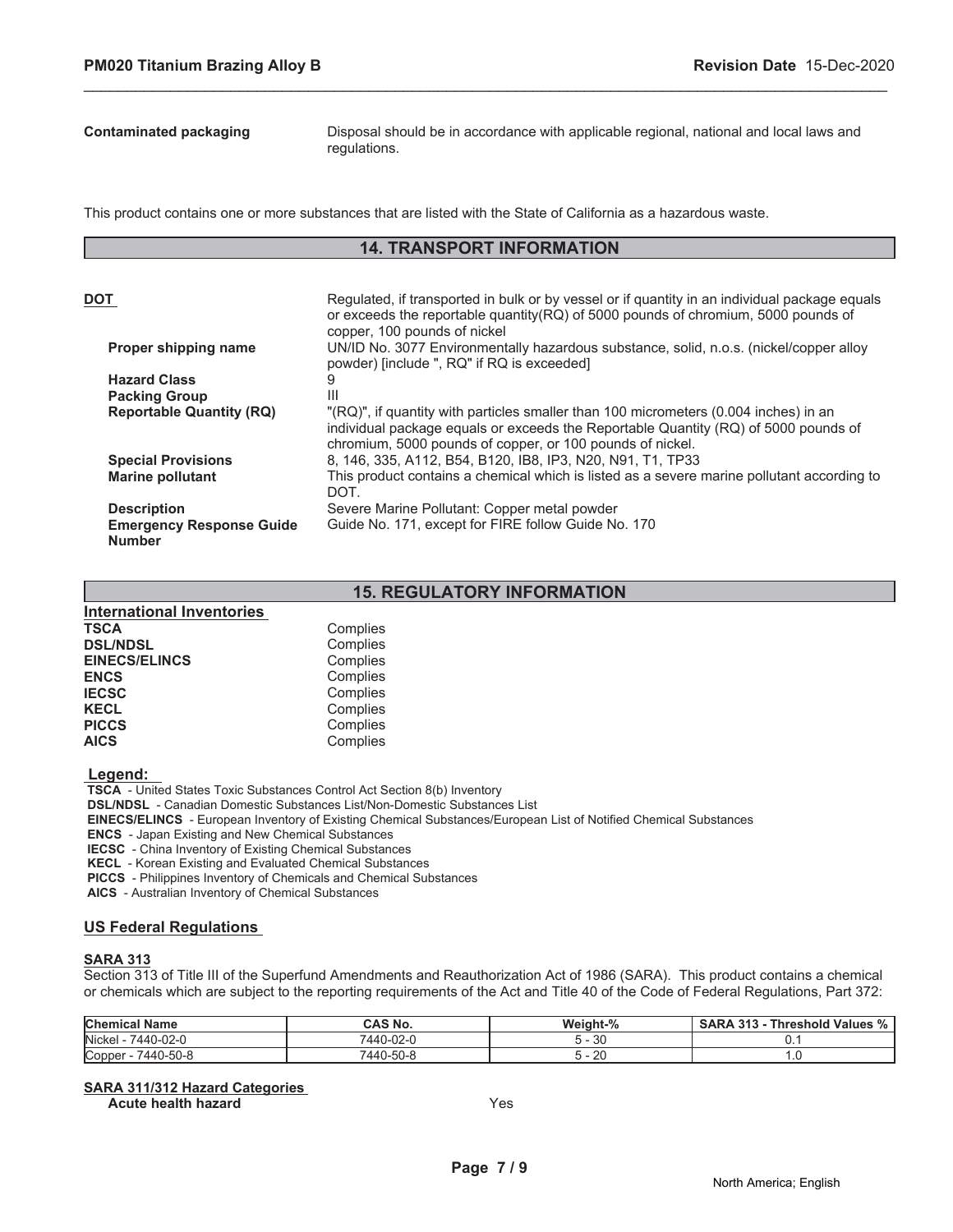| <b>Chronic Health Hazard</b>      | Yes |
|-----------------------------------|-----|
| Fire hazard                       | N٥  |
| Sudden release of pressure hazard | N٥  |
| <b>Reactive Hazard</b>            | N٥  |

### **CWA (Clean Water Act)**

This product contains the following substances which are regulated pollutants pursuant to the Clean Water Act (40 CFR 122.21 and 40 CFR 122.42)

\_\_\_\_\_\_\_\_\_\_\_\_\_\_\_\_\_\_\_\_\_\_\_\_\_\_\_\_\_\_\_\_\_\_\_\_\_\_\_\_\_\_\_\_\_\_\_\_\_\_\_\_\_\_\_\_\_\_\_\_\_\_\_\_\_\_\_\_\_\_\_\_\_\_\_\_\_\_\_\_\_\_\_\_\_\_\_\_\_\_\_\_\_

| <b>Chemical Name</b> | <b>CWA - Reportable</b><br><b>Quantities</b> | <b>CWA - Toxic Pollutants</b> | <b>CWA - Priority Pollutants</b> | <b>CWA - Hazardous</b><br><b>Substances</b> |
|----------------------|----------------------------------------------|-------------------------------|----------------------------------|---------------------------------------------|
| Nickel<br>7440-02-0  |                                              |                               |                                  |                                             |
| Copper<br>7440-50-8  |                                              |                               |                                  |                                             |

### **CERCLA**

This material, as supplied, contains one or more substances regulated as a hazardous substance under the Comprehensive Environmental Response Compensation and Liability Act (CERCLA) (40 CFR 302)

| <b>Chemical Name</b> | <b>Hazardous Substances RQs</b> |
|----------------------|---------------------------------|
| Nickel<br>7440-02-0  | 100 lb                          |
| Copper<br>7440-50-8  | 5000 lb                         |

# **US State Regulations**

### **California Proposition 65**

This product contains the Proposition 65 chemicals listed below. Proposition 65 warning label available at ATImetals.com.

| Chemical<br>⊡ Name                                                     | <b>Califor</b><br>. er<br>.<br>о,<br>ositior<br>'onr<br>၊ ၀၁<br>THE |
|------------------------------------------------------------------------|---------------------------------------------------------------------|
| $\sim$<br>.<br>.44 <sup>c</sup><br><b>Nickel</b><br>∵ ۱- ∠∪<br>- T 1.J | Carcinoger                                                          |

### **U.S. State Right-to-Know Regulations**

| <b>Chemical Name</b>  | <b>New Jersey</b> | <b>Massachusetts</b> | Pennsylvania |
|-----------------------|-------------------|----------------------|--------------|
| Titanium<br>7440-32-6 |                   |                      |              |
| Nickel<br>7440-02-0   |                   |                      |              |
| Copper<br>7440-50-8   |                   |                      |              |

### **U.S. EPA Label Information**

**EPA Pesticide Registration Number** Not applicable

| <b>16. OTHER INFORMATION</b>                                      |                         |                                                    |                           |                                                     |
|-------------------------------------------------------------------|-------------------------|----------------------------------------------------|---------------------------|-----------------------------------------------------|
| <b>NFPA</b>                                                       | <b>Health hazards 1</b> | <b>Flammability 0</b>                              | <b>Instability 0</b>      | <b>Physical and Chemical</b><br><b>Properties -</b> |
| <b>HMIS</b><br><b>Chronic Hazard Star Legend</b>                  | Health hazards $2^*$    | <b>Flammability 1</b><br>* = Chronic Health Hazard | <b>Physical hazards 0</b> | Personal protection X                               |
| <b>Issue Date</b>                                                 | 11-Aug-2016             |                                                    |                           |                                                     |
| <b>Revision Date</b>                                              | 15-Dec-2020             |                                                    |                           |                                                     |
| <b>Revision Note</b>                                              |                         |                                                    |                           |                                                     |
| SDS sections updated: 1, 2, 5, 7, 11, 16<br><b>Billian Common</b> |                         |                                                    |                           |                                                     |

**Note:**

**The information provided in this safety data sheet is correct to the best of our knowledge, information and belief at the date of its publication. The information given is designed only as a guidance for safe handling, use, processing, storage, transportation, disposal and release and is not to be considered a warranty or quality specification. The information relates only to the specific material designated and may not be valid for such material used in combination with any other materials or in any process, unless specified in the text.**